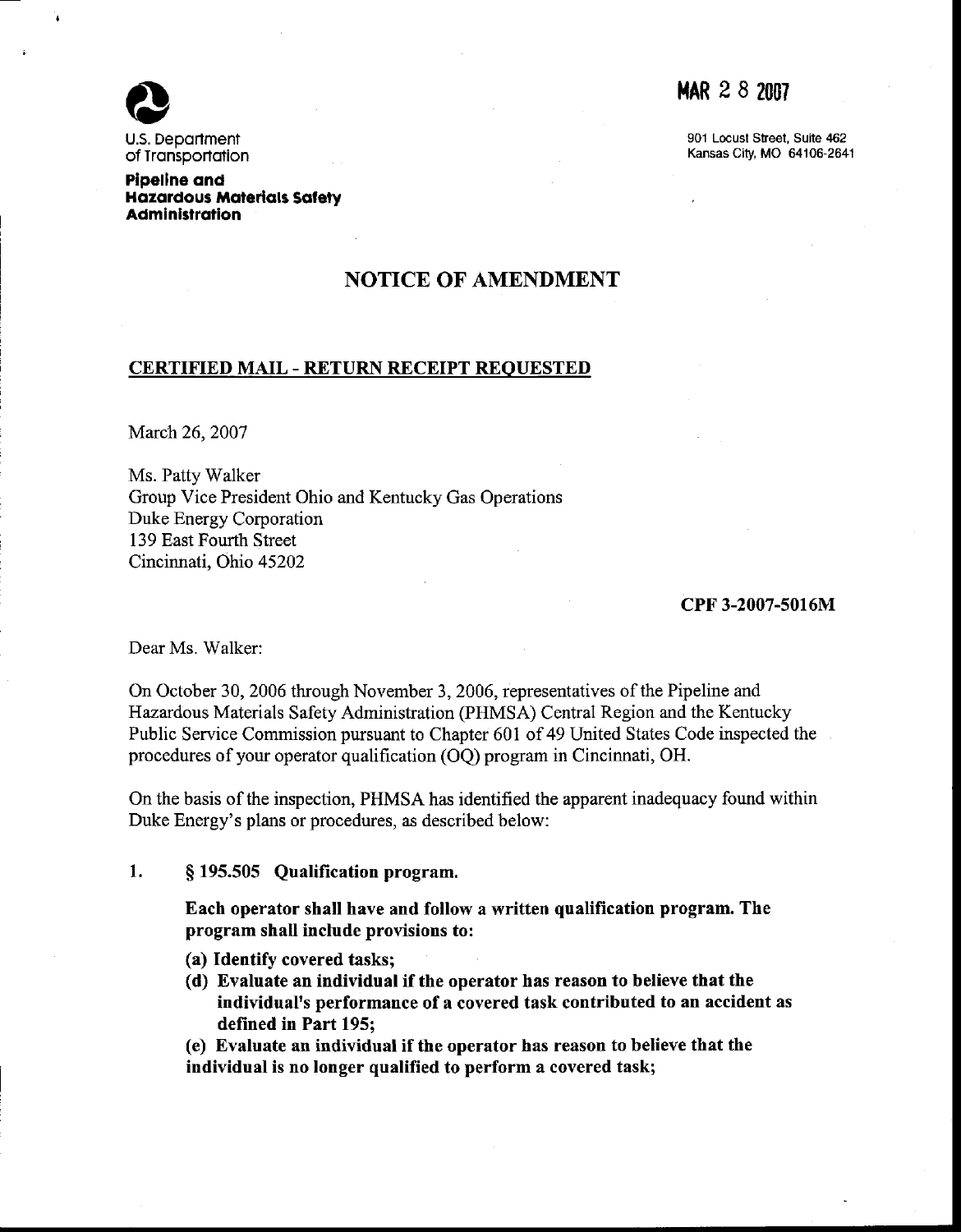- A. Duke Energy's Propane Pipeline OQ Program did not identify all covered tasks. The program does not list locating pipe with an electronic pipe locator and installation of line markers as covered tasks. A review of tasks performed on the pipeline is recommended to identify additional tasks.
- B. Duke Energy's Propane Pipeline OQ Program did not specify that records of inspection will indicate who completed the covered task. Not knowing who completed a covered task could make a determination of whether an individual's performance of a covered task confributed to an accident difficult. Additionally, without name specific inspection records it could be difficult to evaluate if an individual is no longer qualified to perform a covered task.

### Response to this Notice

This Notice is provided pursuant to 49 U.S.C. \$ 60108(a) and 49 C.F.R. \$ 190.237. Enclosed as part of this Notice is a document entitled Response Options for Pipeline Operators in Compliance Proceedings. Please refer to this document and note the response options. Be advised that all material you submit in response to this enforcement action is subject to being made publicly available. If you believe that any portion of your responsive material qualifies for confidential treatment under 5 U.S.C. 552(b), along with the complete original document you must provide a second copy of the document with the portions you believe qualify for confidential treatment redacted and an explanation of why you believe the redacted information qualifies for confidential treatment under 5 U.S.C. 552(b). If you do not respond within 30 days of receipt of this Notice, this constitutes a waiver of your right to contest the allegations in this Notice and authorizes the Associate Administrator for Pipeline Safety to frnd facts as alleged in this Notice without further notice to you and to issue a Final Order.

If, after opporturuty for a hearing, your plans or procedures are found inadequate as alleged in this Notice, you may be ordered to amend your plans or procedures to correct the inadequacies (49 C.F.R. \$ 190.237). If you are not contesting this Notice, we propose that you submit your amended procedures to my office within 90 days of receipt of this Notice. This period may be extended by written request for good cause. Once the inadequacies identified herein have been addressed in your amended procedures, this enforcement action will be closed.

In correspondence concerning this matter, please refer to CPF 3-2007-5016M and, for each document you submit, please provide a copy in electronic format whenever possible.

Sincerelv.

Jvan A.Huntoon

Ivan A. Huntoon Director, Central Region Pipeline and Hazardous Materials Safety Administration

Enclosure: Response Options for Pipeline Operators in Compliance Proceedings

 $\overline{2}$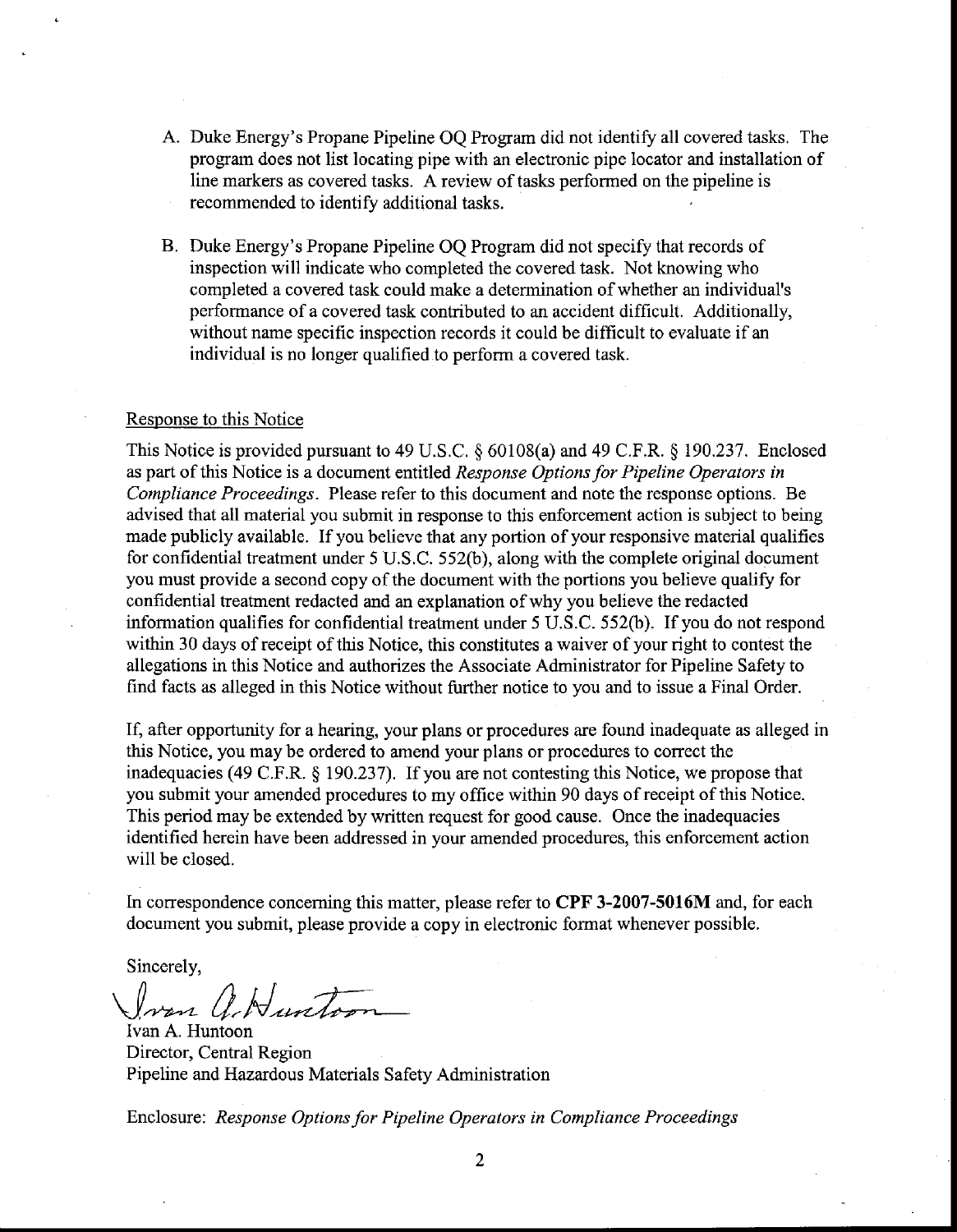# Response Options for Pipeline Operators in Compliance Proceedings

The requirements of 49 C.F.R. Part 190, Subpart B (§§ 190.201-190.237) govern response to Notices issued by a Regional Director, Pipeline and Hazardous Materials Safety Administration (PHMSA).

Be advised that all material submitted by a respondent in response to an enforcernent action is subject to being made publicly available. If you believe that any portion of your responsive material qualifies for confidential treatment under 5 U.S.C. 552(b), along with the complete original document you must provide a second copy of the document with the portions you believe qualify for confidential treatment redacted and an explanation of why you believe the redacted information qualifies for confidential treatment under 5 U.S.C. 552(b).

### I. Procedures for Responding to a NOTICE OF PROBABLE VIOLATION:

Within 30 days of receipt of a Notice of Probable Violation, the respondent shall respond to the Regional Director who issued the Notice in the following way;

#### a. When the Notice contains a proposed CIVIL PENALTY\* --

- Pay the proposed civil penalty and advise the Regional Director of the payment. This authorizes PHMSA to make findings and to close the case with prejudice to the respondent. Payment terms are outlined below; l.
- $2.$ Submit written explanations, information, or other materials in response to the allegations and/or seek elimination or mitigation of the proposed civil penalty. Refer to 49 C.F.R. \$ 190.225 for assessment considerations, which include the respondent's ability to pay and the effect on the respondent's ability to stay in business, upon which civil penalties are based; or
- Request a hearing as described below to contest the allegations and/or proposed assessment of a civil penalty. 3.

#### $<sub>b</sub>$ </sub> When the Notice contains a proposed COMPLIANCE ORDER $*$  --

- 1. Notify the Regional Director that you intend to take the steps in the proposed compliance order;
- $2.$ Submit written explanations, information, or other materials in answer to the allegations in the Notice and object to or seek clarification of the proposed compliance order items in whole or in part; or
- Request a hearing as described below to contest the allegations and/or proposed compliance order items;  $3.$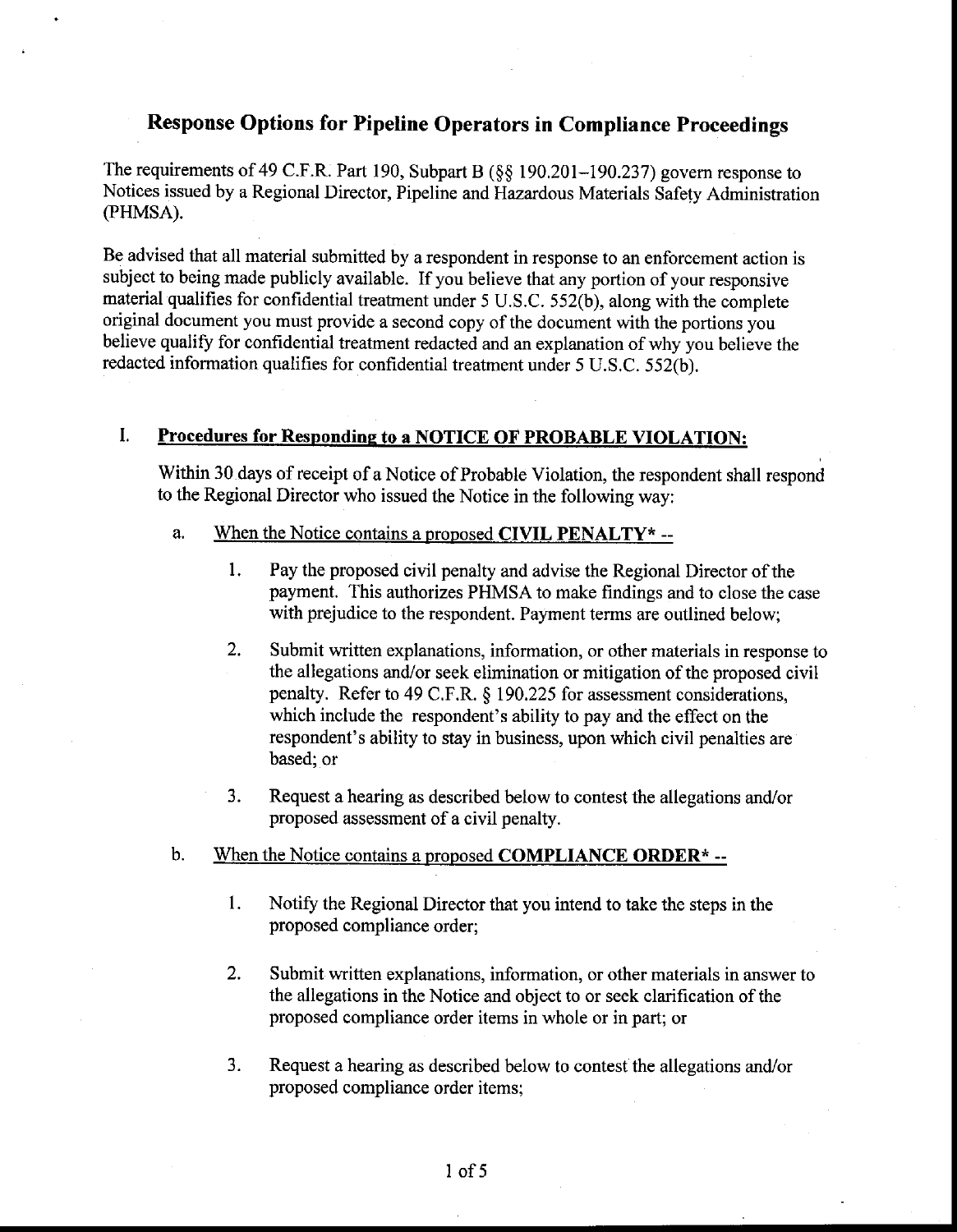### c. When the Notice contains a WARNING ITEM --

No written response is required. The respondent is wamed that if it does not take appropriate action to correct these items, enforcement action will be taken if a subsequent inspection reveals a violation.

\* Failure of the respondent to respond to the Notice within 30 days of receipt constitutes a waiver of the right to contest the allegations in the Notice and authorizes the Associate Administrator for Pipeline Safety to find facts as alleged in the Notice without further notice to the respondent and to issue a Final Order.

#### II. Procedures for Responding to a NOTICE OF AMENDMENT\*--

Within 30 days of receipt of a Notice of Amendment, the respondent shall respond to the Regional Director who issued the Notice in the following way:

a. Notify the Regional.Director of your plans to address the inadequacies identified in the Notice:

h. Submit written explanations, information, or other materials in answer to the allegations in the Notice and/or object to or seek clarification of the proposed amendment items in whole or in part; or

 $\mathbf{c}$ . Request a hearing as described below to contest the allegations in the Notice.

\* Failure of the respondent to respond to the Notice within 30 days of receipt constitutes a waiver of the right to contest the allegations in the Notice and authorizes the Associate Adminisffator for Pipeline Safety to find facts as alleged in the Notice without further notice to the respondent and to issue a Final Order.

#### III. Procedure for Requestinq a Hearing

A request for a hearing must be in writing and accompanied by a statement of the issues that the respondent intends to raise at the hearing. The issues may relate to the allegations, new information, or to the proposed compliance order or proposed civil penalty amount. Refer to 49 C.F.R, \$ 190.225 for assessment considerations upon which civil penalties are based. A respondent's failure to specify an issue may result in waiver of the right to raise that issue at the hearing. The respondent's request must also indicate whether or not respondent will be represented by counsel at the hearing. Failure to request a hearing in writing within 30 days of receipt of a Notice waives the right to a hearing. In addition, if the amount of the proposed civil penalty or the proposed corrective action is less than \$10,000, the hearing will be held by telephone, unless the respondent submits a written request for an in-person hearing. Complete hearing procedures can be found at 49 C.F.R. § 190.211.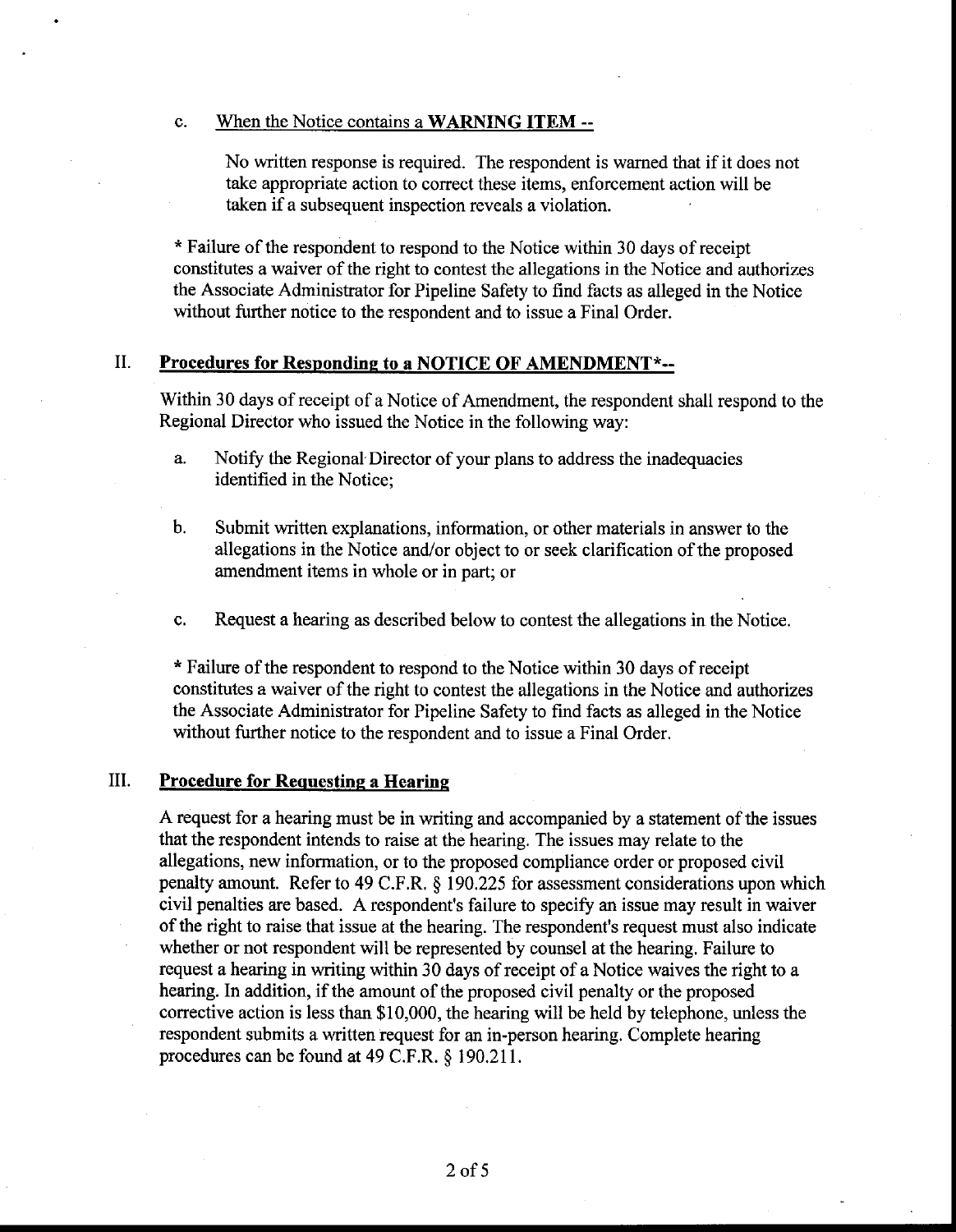### IV. Extensions of Time

An extension of time to prepare an appropriate response to a Notice may be granted, at the agency's discretion, following submittal of a written request to the Regional Director. The request must indicate the amount of time needed and the reasons for the extension. The request must be submitted within 30 days of receipt of the Notice.'

#### V. Freedom of Information Act

Any material prepared by PHMSA, including the violation report, the Notice, and any order issued in this case, and any material provided to PHMSA by the respondent, may be considered public information and subject to disclosure under the Freedom of Information Act (FOIA). If the information you provide is security sensitive, privileged, confidential or may cause your company competitive disadvantages, please clearly identify the material and provide justification why the documents, or portions of a document, should not be released under FOIA. If we receive a request for your material, we will notify you if PHMSA, after reviewing the materials and your provided justification, determines that withholding the materials does not meet any exemption provided under the FOIA. You may appeal the agency's decision to release material under the FOIA at that time. Your appeal will stay the release of those materials until a final decision is made.

### **Small Business Regulatory Enforcement Fairness Act Information** VI.

The Small Business and Agricultural Regulatory Enforcement Ombudsman and l0 Regional Faimess Boards were established to receive comments from small businesses about federal agency enforcement actions. The Ombudsman will annually evaluate the enforcement activities and rate each agency's responsiveness to small business. If you wish to comment on the enforcement actions of the Pipeline and Hazardous Materials Safety Administration, call I-888-REG-FAIR (1-888-734-3247) or go to http ://www. sba. gov/ombudsman/dsp\_faq. html.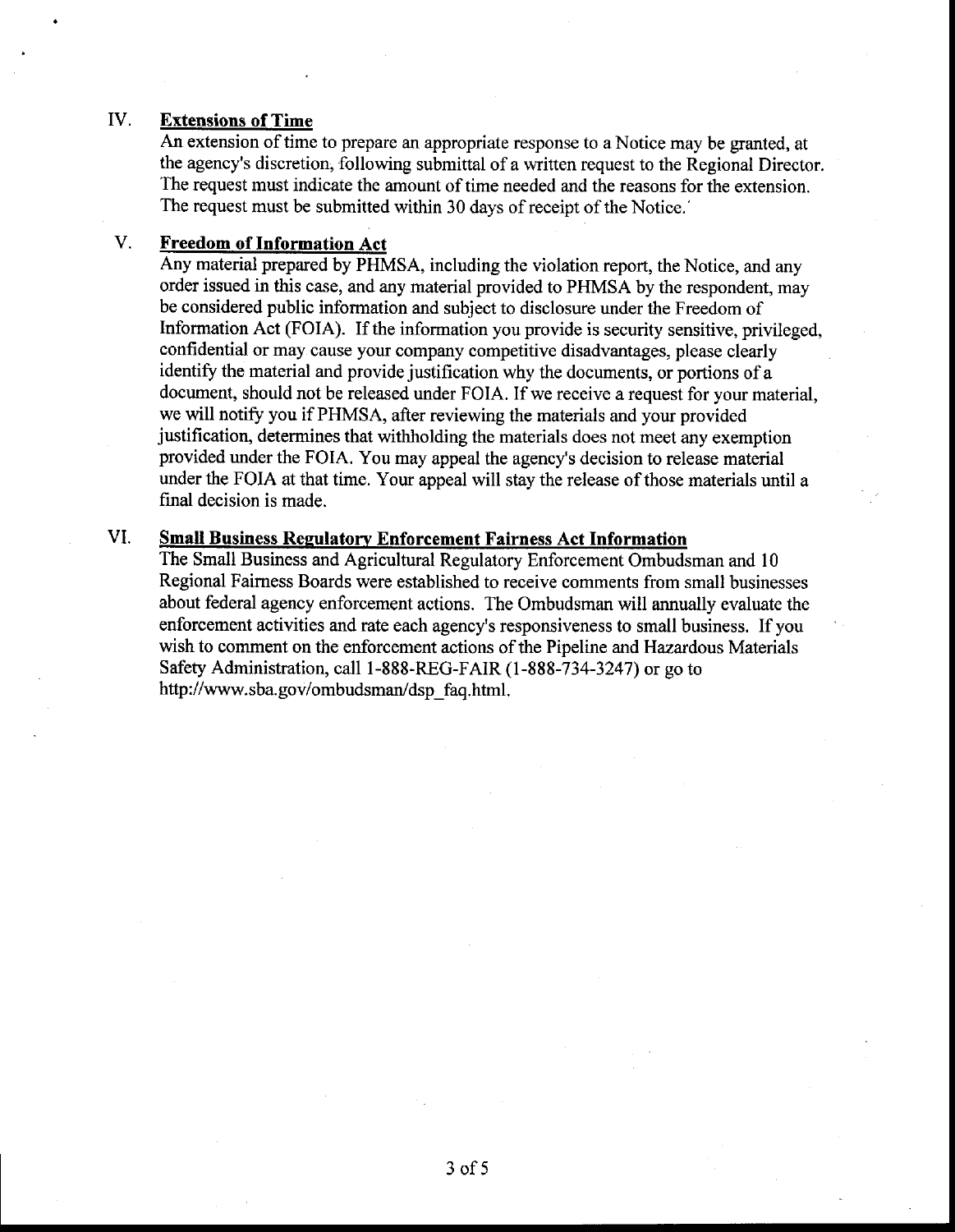# VII. PAYMENT INSTRUCTIONS

## Civil Penulty Payments of Less Than \$10,000

Payment of a civil penalty of less than \$10,000 proposed or assessed, under Subpart B of Part 190 of the Pipeline Safety Regulations can be made by certified check, money order or wire transfer. Payment by certified check or money order (containing the CPF Number for this case) should be made payable to the "Department of Transportation" and should be sent to:

Federal Aviation Administration Mike Monroney Aeronautical Center Financial Operations Division (AMZ-300) P.O. Box 25082 Oklahoma City, OK 73125-4915

Wire transfer payments of less than \$10,000 may be made through the Federal Reserve Communications System (Fedwire) to the account of the U.S. Treasury. Detailed instructions are provided below. Questions conceming wire transfer should be directed to the Financial Operations Division at (405) 954-8893, or at the above address.

## Civil Penally Payments of \$10,000 or more

Payment of a civil penalty of \$10,000 or more proposed or assessed under Subpart B of Part 190 of the Pipeline Safety Regulations must be made wire transfer (49 C.F.R.  $\S$  89.21 (b)(3)), through the Federal Reserve Communications System (Fedwire) to the account of the U.S. Treasury. Detailed instructions are provided below. Questions soncerning wire transfers should be directed to the Financial Operations Division at (405) 954-8893, or at the above address.

## INSTRUCTIONS FOR ELECTRONIC FUND TRANSFERS

| (1) RECEIVER ABA NO.                  | (2) TYPE/SUB-TYPE                                                     |
|---------------------------------------|-----------------------------------------------------------------------|
| 021030004                             | (Provided by sending bank)                                            |
| (3) SENDING BANK ABA NO.              | (4) SENDING BANK REF NO.                                              |
| (Provided by sending bank)            | (Provided by sending bank)                                            |
| $(5)$ AMOUNT                          | (6) SENDING BANK NAME<br>(Provided by sending bank)                   |
| (7) RECEIVER NAME<br><b>TREAS NYC</b> | (8) PRODUCT CODE<br>(Normally CTR, or as provided by sending<br>bank) |
| $(9)$ BENEFICIAL (BNF) = AGENCY       | (10) REASONS FOR PAYMENT                                              |
| <b>LOCATION CODE</b>                  | Example: PHMSA - CPF # / Ticket                                       |
| $BNF = /ALC-69-14-0001$               | Number/Pipeline Assessment number                                     |